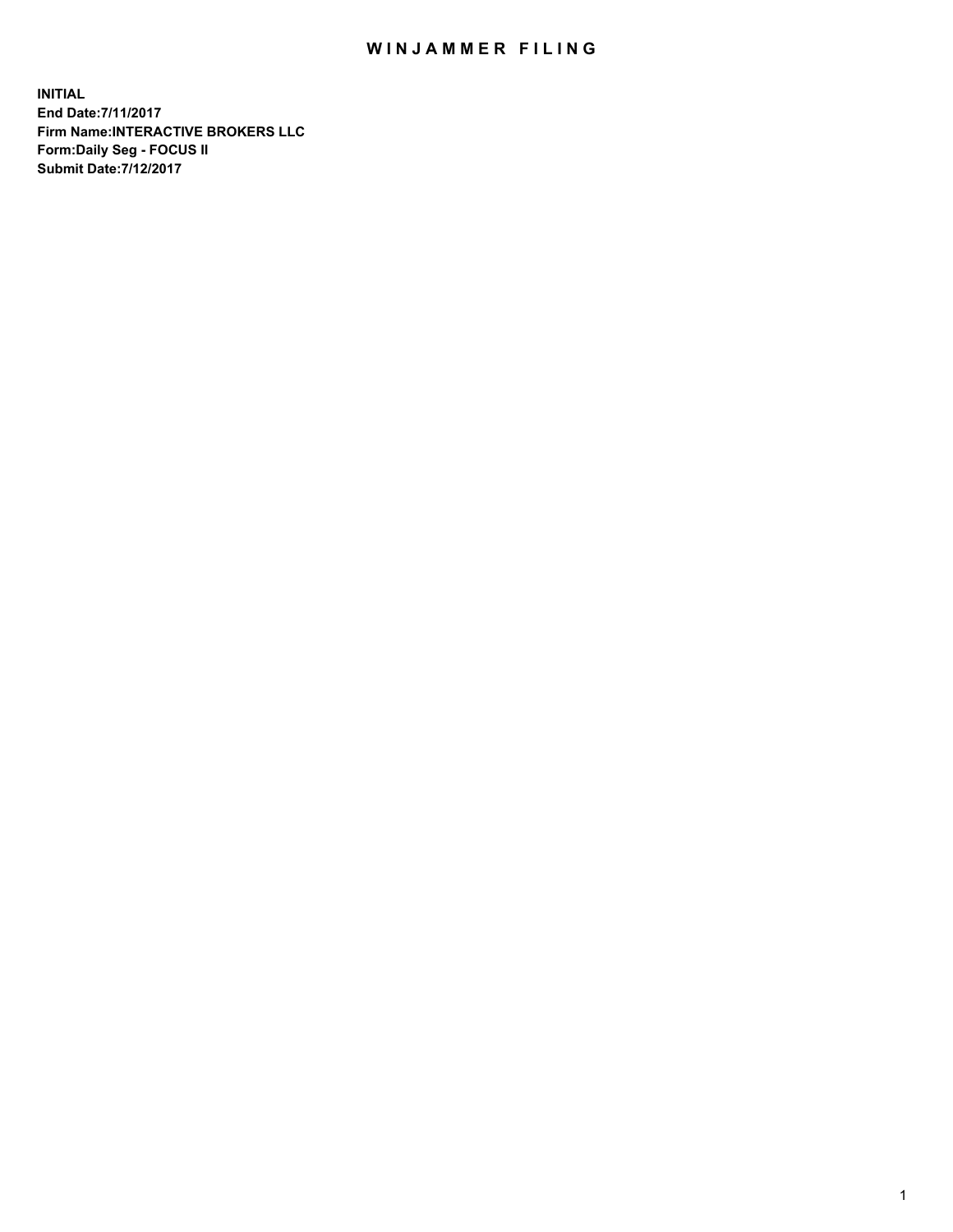## **INITIAL End Date:7/11/2017 Firm Name:INTERACTIVE BROKERS LLC Form:Daily Seg - FOCUS II Submit Date:7/12/2017 Daily Segregation - Cover Page**

| Name of Company<br><b>Contact Name</b><br><b>Contact Phone Number</b><br><b>Contact Email Address</b>                                                                                                                                                                                                                          | <b>INTERACTIVE BROKERS LLC</b><br>James Menicucci<br>203-618-8085<br>jmenicucci@interactivebrokers.c<br>om |
|--------------------------------------------------------------------------------------------------------------------------------------------------------------------------------------------------------------------------------------------------------------------------------------------------------------------------------|------------------------------------------------------------------------------------------------------------|
| FCM's Customer Segregated Funds Residual Interest Target (choose one):<br>a. Minimum dollar amount: ; or<br>b. Minimum percentage of customer segregated funds required:%; or<br>c. Dollar amount range between: and; or<br>d. Percentage range of customer segregated funds required between:% and%.                          | $\overline{\mathbf{0}}$<br>0<br>155,000,000 245,000,000<br>0 <sub>0</sub>                                  |
| FCM's Customer Secured Amount Funds Residual Interest Target (choose one):<br>a. Minimum dollar amount: ; or<br>b. Minimum percentage of customer secured funds required:%; or<br>c. Dollar amount range between: and; or<br>d. Percentage range of customer secured funds required between:% and%.                            | $\overline{\mathbf{0}}$<br>$\overline{\mathbf{0}}$<br>80,000,000 120,000,000<br>00                         |
| FCM's Cleared Swaps Customer Collateral Residual Interest Target (choose one):<br>a. Minimum dollar amount: ; or<br>b. Minimum percentage of cleared swaps customer collateral required:% ; or<br>c. Dollar amount range between: and; or<br>d. Percentage range of cleared swaps customer collateral required between:% and%. | $\overline{\mathbf{0}}$<br>$\overline{\mathbf{0}}$<br>0 <sub>0</sub><br><u>00</u>                          |

Attach supporting documents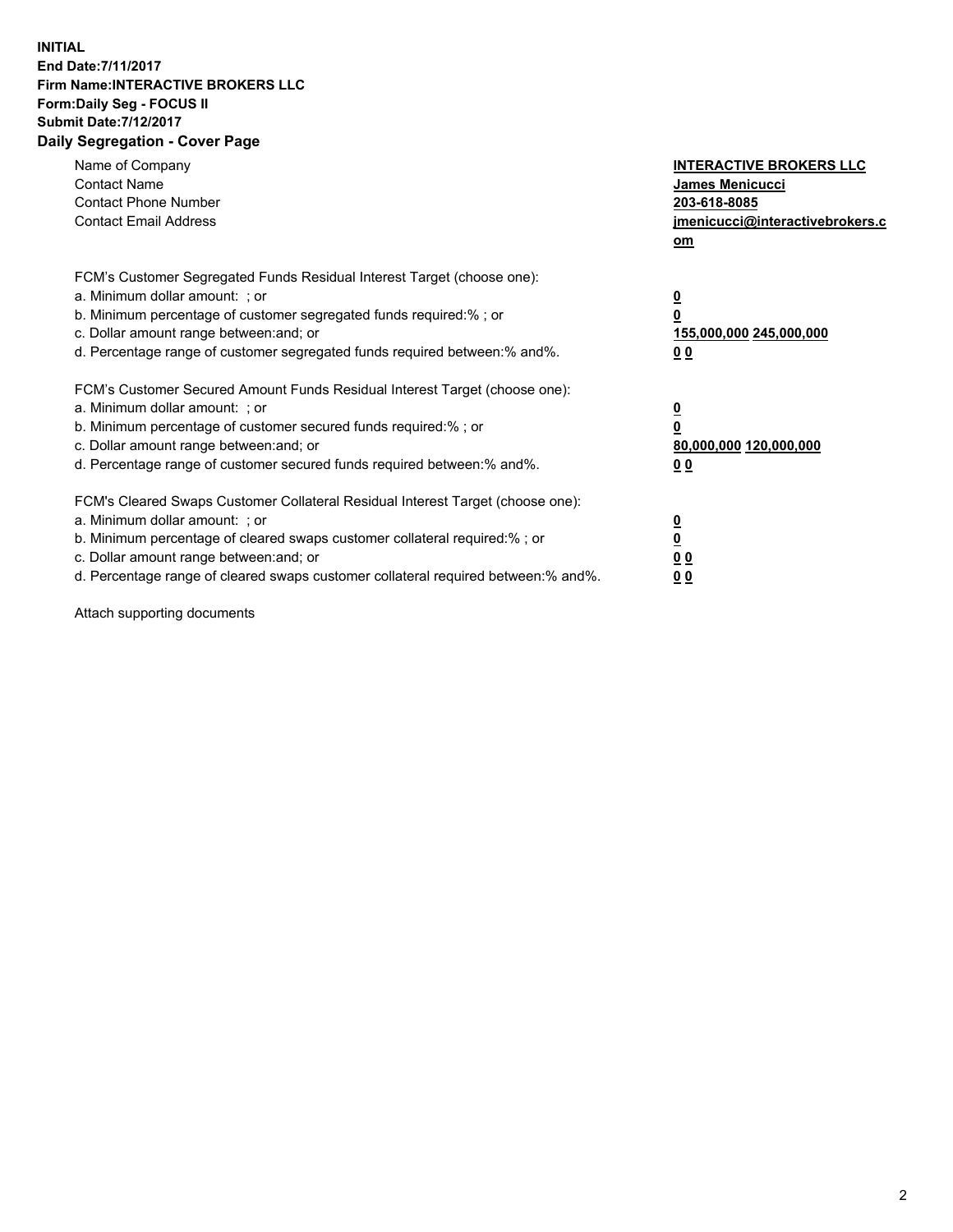## **INITIAL End Date:7/11/2017 Firm Name:INTERACTIVE BROKERS LLC Form:Daily Seg - FOCUS II Submit Date:7/12/2017 Daily Segregation - Secured Amounts**

|          | Daily Segregation - Secured Amounts                                                         |                                  |
|----------|---------------------------------------------------------------------------------------------|----------------------------------|
|          | Foreign Futures and Foreign Options Secured Amounts                                         |                                  |
|          | Amount required to be set aside pursuant to law, rule or regulation of a foreign            | $0$ [7305]                       |
|          | government or a rule of a self-regulatory organization authorized thereunder                |                                  |
| 1.       | Net ledger balance - Foreign Futures and Foreign Option Trading - All Customers             |                                  |
|          | A. Cash                                                                                     | 345,750,790 [7315]               |
|          | B. Securities (at market)                                                                   | $0$ [7317]                       |
| 2.       | Net unrealized profit (loss) in open futures contracts traded on a foreign board of trade   | 15,162,650 [7325]                |
| 3.       | Exchange traded options                                                                     |                                  |
|          |                                                                                             |                                  |
|          | a. Market value of open option contracts purchased on a foreign board of trade              | <b>52,940</b> [7335]             |
|          | b. Market value of open contracts granted (sold) on a foreign board of trade                | -19,245 [7337]                   |
| 4.<br>5. | Net equity (deficit) (add lines 1. 2. and 3.)                                               | 360,947,135 [7345]               |
|          | Account liquidating to a deficit and account with a debit balances - gross amount           | 8,633 [7351]                     |
|          | Less: amount offset by customer owned securities                                            | 0 [7352] 8,633 [7354]            |
| 6.       | Amount required to be set aside as the secured amount - Net Liquidating Equity              | 360,955,768 [7355]               |
|          | Method (add lines 4 and 5)                                                                  |                                  |
| 7.       | Greater of amount required to be set aside pursuant to foreign jurisdiction (above) or line | 360,955,768 [7360]               |
|          | 6.                                                                                          |                                  |
|          | FUNDS DEPOSITED IN SEPARATE REGULATION 30.7 ACCOUNTS                                        |                                  |
| 1.       | Cash in banks                                                                               |                                  |
|          | A. Banks located in the United States                                                       | 63,262,603 [7500]                |
|          | B. Other banks qualified under Regulation 30.7                                              | 0 [7520] 63,262,603 [7530]       |
| 2.       | Securities                                                                                  |                                  |
|          | A. In safekeeping with banks located in the United States                                   | 343,663,065 [7540]               |
|          | B. In safekeeping with other banks qualified under Regulation 30.7                          | 0 [7560] 343,663,065 [7570]      |
| 3.       | Equities with registered futures commission merchants                                       |                                  |
|          | A. Cash                                                                                     | $0$ [7580]                       |
|          | <b>B.</b> Securities                                                                        | $0$ [7590]                       |
|          | C. Unrealized gain (loss) on open futures contracts                                         | $0$ [7600]                       |
|          | D. Value of long option contracts                                                           | $0$ [7610]                       |
|          | E. Value of short option contracts                                                          | 0 [7615] 0 [7620]                |
| 4.       | Amounts held by clearing organizations of foreign boards of trade                           |                                  |
|          | A. Cash                                                                                     | $0$ [7640]                       |
|          | <b>B.</b> Securities                                                                        | $0$ [7650]                       |
|          | C. Amount due to (from) clearing organization - daily variation                             | $0$ [7660]                       |
|          | D. Value of long option contracts                                                           | $0$ [7670]                       |
|          | E. Value of short option contracts                                                          | 0 [7675] 0 [7680]                |
| 5.       | Amounts held by members of foreign boards of trade                                          |                                  |
|          | A. Cash                                                                                     | 74,557,729 [7700]                |
|          | <b>B.</b> Securities                                                                        | $0$ [7710]                       |
|          | C. Unrealized gain (loss) on open futures contracts                                         | 7,334,857 [7720]                 |
|          | D. Value of long option contracts                                                           | 52,940 [7730]                    |
|          | E. Value of short option contracts                                                          | -19,245 [7735] 81,926,281 [7740] |
| 6.       | Amounts with other depositories designated by a foreign board of trade                      | 0 [7760]                         |
| 7.       | Segregated funds on hand                                                                    | $0$ [7765]                       |
| 8.       | Total funds in separate section 30.7 accounts                                               | 488,851,949 [7770]               |
| 9.       | Excess (deficiency) Set Aside for Secured Amount (subtract line 7 Secured Statement         | 127,896,181 [7380]               |
|          | Page 1 from Line 8)                                                                         |                                  |
| 10.      | Management Target Amount for Excess funds in separate section 30.7 accounts                 | 80,000,000 [7780]                |
| 11.      | Excess (deficiency) funds in separate 30.7 accounts over (under) Management Target          | 47,896,181 [7785]                |
|          |                                                                                             |                                  |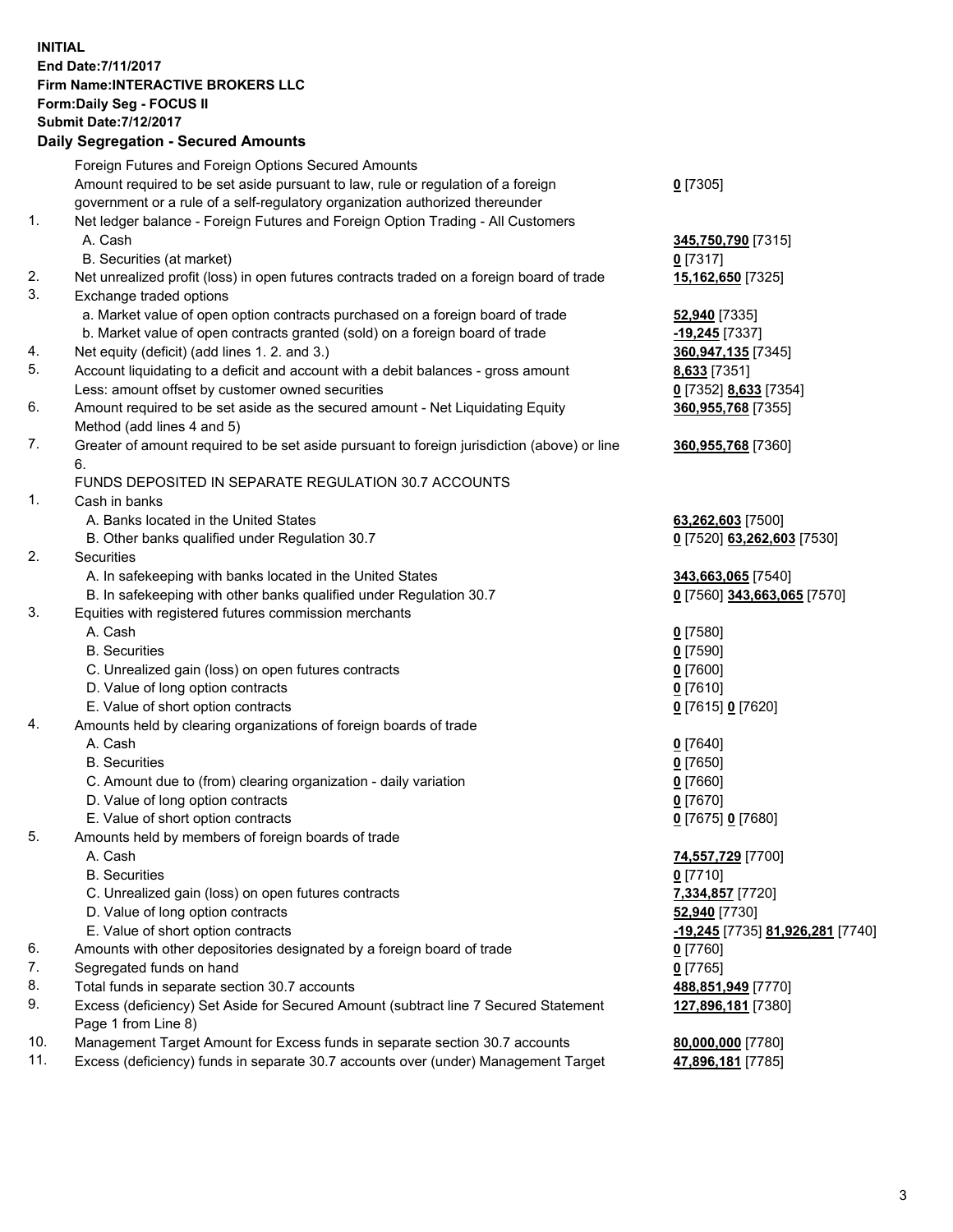**INITIAL End Date:7/11/2017 Firm Name:INTERACTIVE BROKERS LLC Form:Daily Seg - FOCUS II Submit Date:7/12/2017 Daily Segregation - Segregation Statement** SEGREGATION REQUIREMENTS(Section 4d(2) of the CEAct) 1. Net ledger balance A. Cash **4,238,274,599** [7010] B. Securities (at market) **0** [7020] 2. Net unrealized profit (loss) in open futures contracts traded on a contract market **-59,468,409** [7030] 3. Exchange traded options A. Add market value of open option contracts purchased on a contract market **224,694,978** [7032] B. Deduct market value of open option contracts granted (sold) on a contract market **-328,247,298** [7033] 4. Net equity (deficit) (add lines 1, 2 and 3) **4,075,253,870** [7040] 5. Accounts liquidating to a deficit and accounts with debit balances - gross amount **208,940** [7045] Less: amount offset by customer securities **0** [7047] **208,940** [7050] 6. Amount required to be segregated (add lines 4 and 5) **4,075,462,810** [7060] FUNDS IN SEGREGATED ACCOUNTS 7. Deposited in segregated funds bank accounts A. Cash **726,973,374** [7070] B. Securities representing investments of customers' funds (at market) **2,419,478,300** [7080] C. Securities held for particular customers or option customers in lieu of cash (at market) **0** [7090] 8. Margins on deposit with derivatives clearing organizations of contract markets A. Cash **519,162,675** [7100] B. Securities representing investments of customers' funds (at market) **738,677,711** [7110] C. Securities held for particular customers or option customers in lieu of cash (at market) **0** [7120] 9. Net settlement from (to) derivatives clearing organizations of contract markets **-3,433,629** [7130] 10. Exchange traded options A. Value of open long option contracts **224,697,540** [7132] B. Value of open short option contracts **-328,250,663** [7133] 11. Net equities with other FCMs A. Net liquidating equity **0** [7140] B. Securities representing investments of customers' funds (at market) **0** [7160] C. Securities held for particular customers or option customers in lieu of cash (at market) **0** [7170] 12. Segregated funds on hand **0** [7150] 13. Total amount in segregation (add lines 7 through 12) **4,297,305,308** [7180] 14. Excess (deficiency) funds in segregation (subtract line 6 from line 13) **221,842,498** [7190] 15. Management Target Amount for Excess funds in segregation **155,000,000** [7194]

16. Excess (deficiency) funds in segregation over (under) Management Target Amount Excess

**66,842,498** [7198]